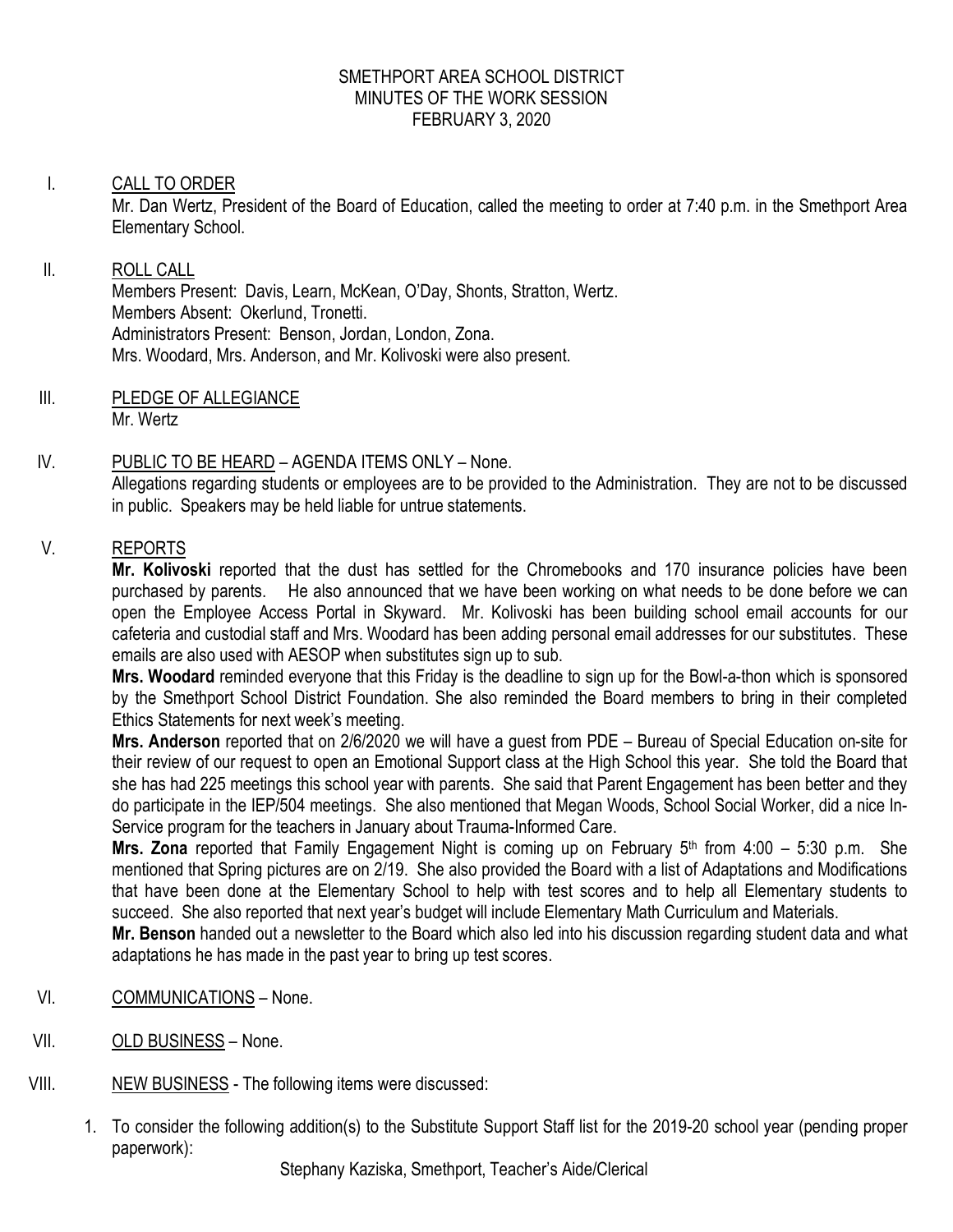Minutes for the Work Session February 3, 2020 Page 2

> 2. To consider the following addition(s) to the C.L. McKeirnan Substitute Bus/Van driver list for the 2019-20 school year (pending proper paperwork):

Bernard Caldwell, Smethport, Van

3. To consider the following addition(s) to the Aveanna Substitute Nurse list for the 2019-20 school year (pending proper paperwork):

### Tiffanie McDowell

- 4. To consider approving an Elementary Part-time 3-hour Cafeteria staff.
- 5. To consider appointing a mentor for Shawna Wolfgang for the 2019-20 school year.
- 6. To consider appointing a mentor for Brittany Ginkel for the 2019-20 school year.
- 7. To consider approving a Medical Leave of Absence for Sarah Cheatle from April 13, 2020 to May 29, 2020.
- 8. To consider approving a list of chaperones for the Disney Trip in April, 2020 as presented.
- 9. To consider approving the 2020-21 School Calendar Resolution regarding Public School Code 1502-District Approved Local Holidays designating five (5) additional Smethport Area School District local holidays.
- 10. To consider approving the SASD 2020-21 School Calendar, which incorporates the "official local school district holidays" as previously designated by the Board's Resolution dated 2/10/20.
- 11. To consider approving an early dismissal for students on February 14, 2020 if the Student Government Canned Food Drive reaches its goal.
- 12. To consider approving an agreement with Bonnie Scanlan, CRNP, effective February 1, 2020 January 31, 2021 for review and approval of paperwork for Special Education Students eligible for the ACCESS program.
- 13. To consider Extended School Year (ESY) for Special Education to run July 6th 23rd, 2020 from 8:15 11:45 a.m.
- 14. To consider transfers to the Committed Funds and to the Capital Projects Fund from the unassigned fund balance remaining as of 6/30/2019.
- 15. To consider a request from David London to take continuing education PILS credits in the area of Responsive Schools and Resilient Students during March 2020 at a cost of \$349 plus travel.
- 16. To consider a 2nd grade Field Trip request to Sprague's Maple Syrup Farm on March 3, 2020.
- 17. To consider a contract with Seneca Highlands I.U. 9 for Internet Consortium Services.
- 18. To consider approving a Linkage Agreement between Sagewood, Inc. and Smethport Area School District.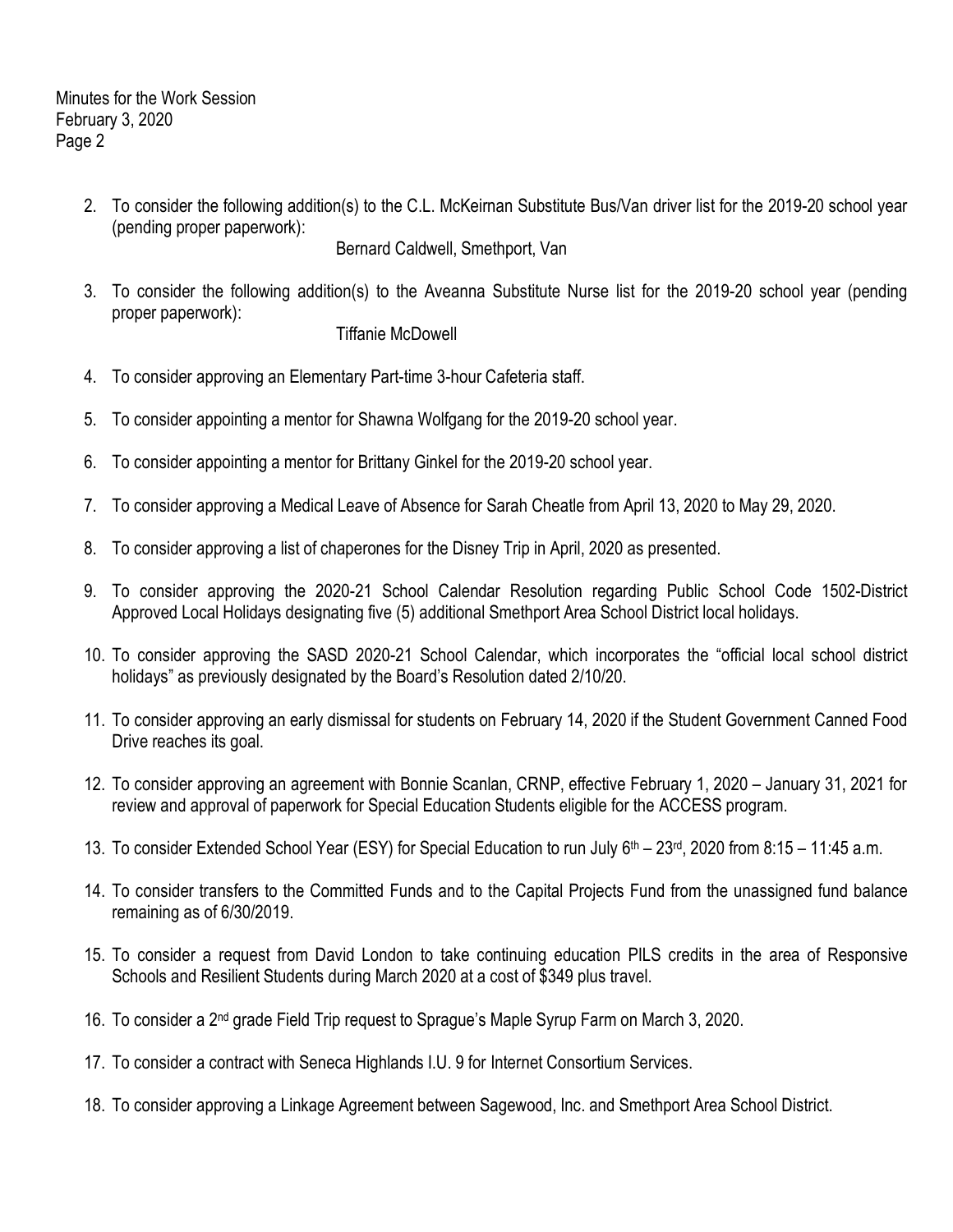Minutes for the Work Session February 3, 2020 Page 3

|  | 19. To consider the following Fall Coaching Supplemental Position(s) for the 2020-21 school year: |
|--|---------------------------------------------------------------------------------------------------|
|  |                                                                                                   |
|  |                                                                                                   |
|  |                                                                                                   |
|  |                                                                                                   |
|  |                                                                                                   |
|  |                                                                                                   |
|  |                                                                                                   |
|  |                                                                                                   |
|  |                                                                                                   |

Mr. London announced that there will be an additional item on next week's agenda to consider the revised Articles of Agreement with IU9 pertaining to the CTC Program.

### **INFORMATION ITEMS:**

- $\triangleright$  The following have met all requirements and have attained the status of Tenure:
	- Angela Lapp
- Margaret Hewitt's transfer request to the High School Part-time 3-hour Cafeteria position was approved.
- $\triangleright$  The Board of Education has been presented with the following policies and procedures for first reading with possible approval in March:
	- #150 Title I Comparability of Services
	- #220 Student Expression / Distribution & Posting of Materials
	- #913 Non-school Organizations / Groups / Individuals
	- #233 Suspension and Expulsion
	- #311 Reduction of Staff
	- #333 Professional Development
	- #335 FMLA
	- #626 Procurement Procedure– Federal Programs Attachment
	- #806 Child Abuse
	- Safe2Say Procedures

#### **COMMENDATIONS:**

 Congratulations and good luck to Parker Jack who will be representing Smethport at Region Chorus at Corry High School on February 27<sup>th</sup> - 29<sup>th</sup>.